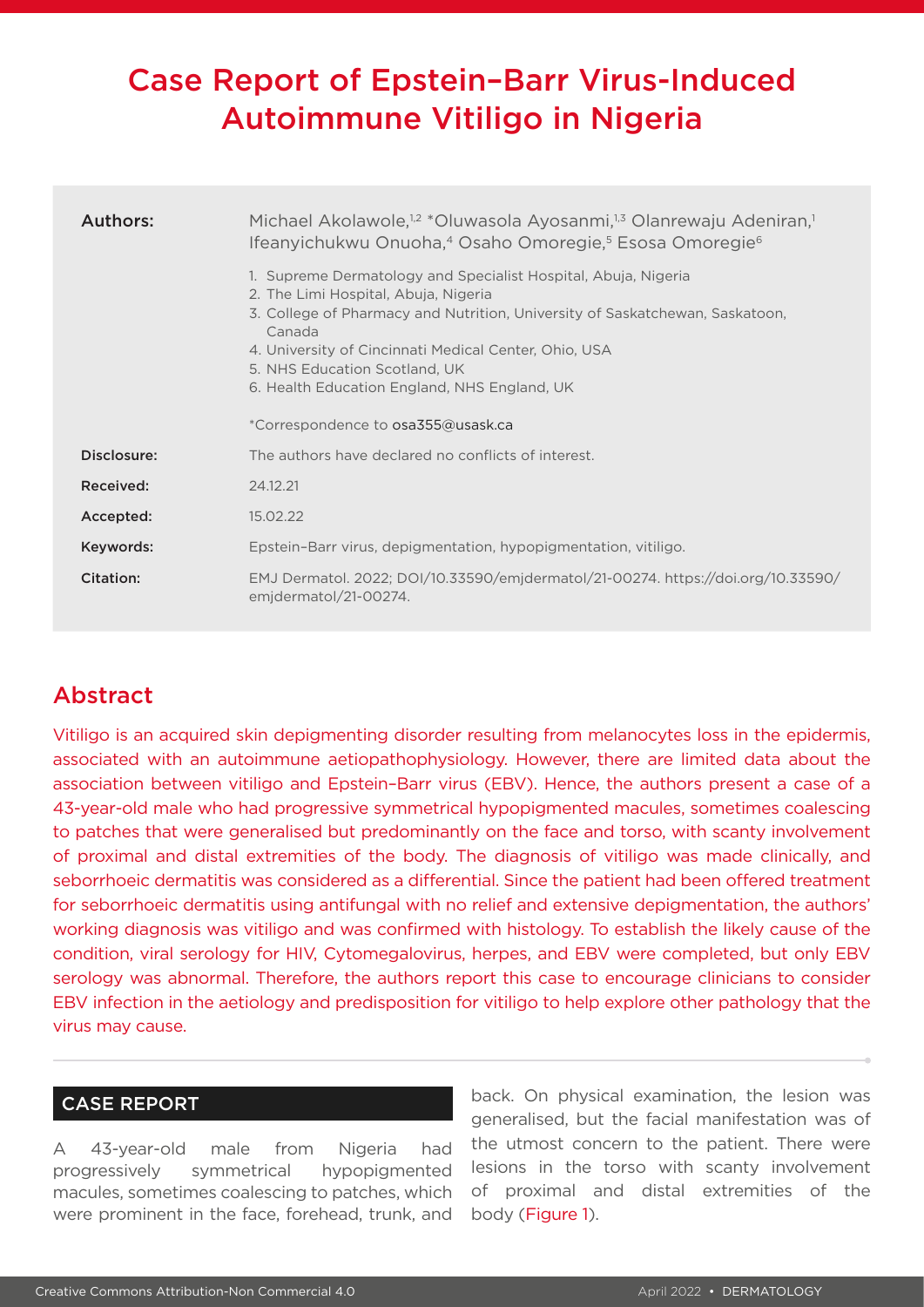

Figure 1: Facial manifestation of vitiligo with multiple hypopigmentations.

### Investigation

The diagnosis of vitiligo was first made clinically based on history and physical examination. However, the authors considered seborrhoeic dermatitis as a differential diagnosis as a result of the extensive facial and forehead lesions. On further review of the prior unsuccessful treatments received by the patient, the authors observed that seborrhoeic dermatitis was initially treated unsuccessfully. Another differential is eruptive hypomelanosis, an exanthem suspected to be related to viral infections. However, eruptive hypomelanosis is commonly found in young children aged 2–10 years, with an associated flulike symptom. The authors' case was completely different from eruptive hypomelanosis.

Clinically, the extensive depigmentation and hypopigmentation in the face and trunk strongly suggested a diagnosis of vitiligo. Thus, a skin biopsy was completed to establish the diagnosis and for histological diagnosis of vitiligo. The histology report revealed a total absence of functioning melanocytes in the lesions (Figure 2). There was depigmentation juxtaposed with hypopigmentation, suggestive

of an ongoing destructive process. Some melanin dissoluteness at the superficial dermis was engulfed by macrophages. There was associated mononuclear, perivascular, and inflammatory cell infiltrate. The epidermal architecture was not significantly altered.

To establish the likely cause of the condition, viral serology for *Cytomegalovirus* IgM and IgG, herpes simplex virus IgG, antinuclear antibodies, and Epstein–Barr virus (EBV) were completed, but only the EBV serology was abnormal (Table 1).

The patient was treated with psoralen and ultraviolet A, melatonin, and topical steroids. In addition, to treat the EBV infection, they were placed on valaciclovir, spironolactone, and ivermectin, based on evidence supporting their efficacies.<sup>1-3</sup> The patient progressively recovered within 3 months of treatment. Another serology test after 3 months of treatment revealed a reduction of the EBV values from 1.43 to 1.08. However, a complete viral clearance is expected to take a longer time.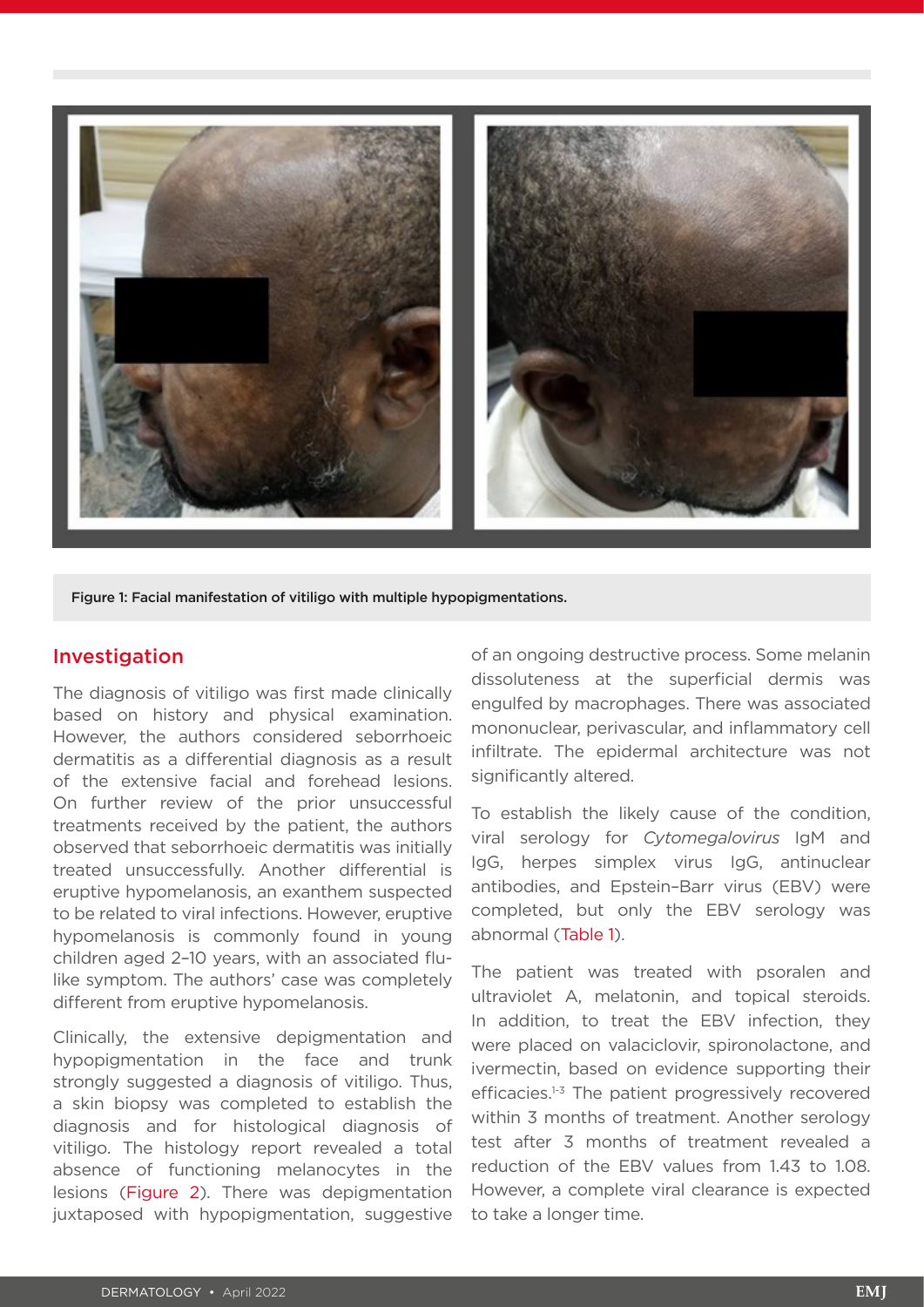

#### Figure 2: Histopathological features of vitiligo-like hypopigmentation, showing irregular epidermal hyperplasia.

A) Scanty perivascular inflammatory infiltrates were detectable in the superficial dermis. The reduction of melanocytes was confirmed by S100 staining (haematoxylin and eosin: x20).

B) The total absence of melanin in the basal layer of the epidermis and the absence of melanocytes is compatible with vitiligo (haematoxylin and eosin: x400).

## **DISCUSSION**

Vitiligo is an acquired depigmenting disorder that is progressive and has multifactorial aetiopathogenesis. It usually presents with the appearance of circumscribed white macules, papules, and depigmented patches in the skin.4 Empirical evidence shows that vitiligo significantly impacts patients' emotions and psychology to varying degrees.<sup>5</sup> While coping may be easier for those who have the disorder in the non-exposed part of their skin, the psychological trauma may be profound in exposed areas such as their face, as seen in the authors' patient. For the authors' patient, the presence of this lesion in their face led to low self-esteem, emotional destabilisation, social anxiety, and avoidance of public places. They also claimed to have spent much money on treatment with no significant changes. Hence, a desire to establish the cause and permanent solution motivated his presentation.

A close differential to the facial presentation of vitiligo is seborrhoeic dermatitis, a chronic inflammatory skin disease impacting the regions of the body rich in sebaceous glands. It is common in the scalp, face, and upper trunk. In adults, seborrhoeic dermatitis results in a chronic remitting and relapsing disease.<sup>6</sup> Based on the closeness of this differential, the authors' patient received initial treatment for seborrhoeic dermatitis in another facility before presenting at their dermatology clinic. However, the treatment for seborrhoeic dermatitis was unsuccessful, as the patient noticed an extensive increase in the lesions. While the authors cannot establish a possibility of the wrong diagnosis by the initial clinical assessor, they considered a diagnosis of vitiligo with a possibility of the Koebner phenomenon as the explanation for the extensive facial manifestation. Mufutau et al.<sup>7</sup> earlier noted that the Koebner phenomenon, induced by seborrhoeic dermatitis, may be a perpetrating factor in vitiligo, with an attendant challenge in the treatment of the patients.

Therefore, the authors deemed it necessary to go beyond clinical judgment in diagnosing this case. The histology result confirmed their suspicion, yet the authors explored the possible association of a viral infection with vitiligo. A finding of the EBV in the serology assay prompted a need to report this case as a lesson for clinicians, especially in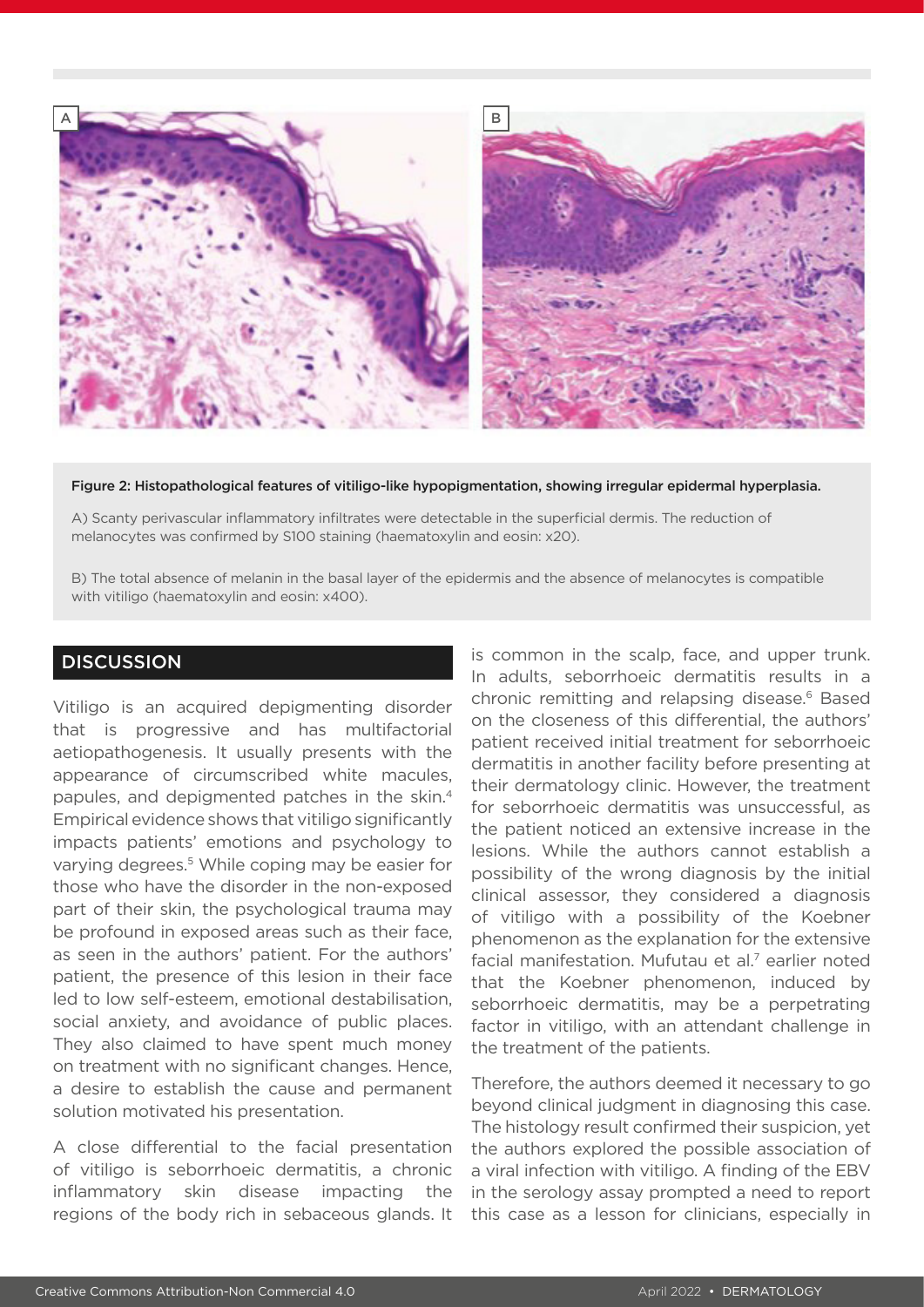#### Table 1: Serology test of the patient's specimen showing Epstein–Barr virus abnormality.

| Test             | Result | Unit        | Reference range | Normal or<br>abnormal |
|------------------|--------|-------------|-----------------|-----------------------|
| CMV IgM          | 0.40   | Index value | $O - O.89$      | Normal                |
| <b>CMVIgG</b>    | 0.30   | Index value | $0 - 0.89$      | Normal                |
| EBV quantitation | 1.43   | Index value | $O - O.89$      | Abnormal              |
| <b>HSVI IgG</b>  | 0.50   | Index value | $O - O.89$      | Normal                |
| <b>ANA</b>       | 0.09   | Index value | Adult: 0-0.89   | Normal                |

ANA: antinuclear antibodies; CMV: Cytomegalovirus; EBV: Epstein–Barr virus; HSVI: herpes simplex virus I.

resource-poor countries. Thus, this report could guide the clinicians on some of the management approaches to vitiligo.

Vitiligo is more common in Africa relative to other parts of the world. Globally, a prevalence rate ranging between 0.2-2% has been reported.<sup>9</sup> However, a meta-analysis reported a higher rate in Africa and predominance among females.<sup>9</sup> In Nigeria, the prevalence ranged from 0.96 in Northwest Nigeria to 5% in the South.<sup>10,11</sup> Another Nigerian study reported the facial presentation of vitiligo as the most prevalent among Nigerians.<sup>11</sup>

The aetiopathogenesis of vitiligo is multifactorial. Several studies have established a strong correlation between autoimmune disorders and the development of vitiligo. $4,8-13$  As a result of the established association between viral infections and many autoimmune disorders, recent attention has been drawn to investigating the viral cause of vitiligo. For example, Grimes et al.<sup>14</sup> reported *Cytomegalovirus* positivity in patients with vitiligo.

Primary infection with EBV is mostly asymptomatic until the individual reaches adolescence or adulthood, where it can manifest as infectious mononucleosis.<sup>3</sup> EBV is linked to various malignancies, including Burkitt lymphoma, nasopharyngeal carcinoma, Hodgkin lymphoma, and lymphoproliferative disease, irrespective of the individual's immune status.<sup>8</sup> The virus usually becomes latent in memory B cells. The EBV genome replicates when B cells divide using the host DNA polymerase, leading to reactivation. Therefore, valaciclovir has been

shown to block the viral replication and decrease the latent EBV load at a rate equivalent to the half-life of memory B cells.<sup>3</sup>

To the best of the authors' knowledge, their report would be the first to report a positive EBV serology in a subject from Nigeria, with a histologically confirmed clinical diagnosis of vitiligo. The finding of EBV in this patient suggests a need to pay more attention to the viral association of vitiligo in immunocompetent individuals.

Vitiligo is a recurring depigmenting condition with a possibility of the development of the Koebner phenomenon in up to one-third of the patients.7 Koebner phenomenon, which is the presence of new skin lesions at a distant site, has been reported to worsen treatment and prevent recovery in patients. Infections are identified as one of the causes of Koebner phenomenon.15 Hence, identifying EBV in this patient may explain the possibility of this phenomenon.

Although the authors' patient was initially treated for seborrhoeic dermatitis with no improvement, an index of suspicion to establish the diagnosis of vitiligo and possible associated risk factors provide an opportunity for proper treatment of the condition. While the authors may not be able to establish a causal relationship between EBV and vitiligo, due to the chronic nature of the disease, they did show an association. Although their patient denied any prior diagnosis of infectious mononucleosis, Burkitt lymphoma, and other related malignancies, establishing the presence of EBV and providing treatment may